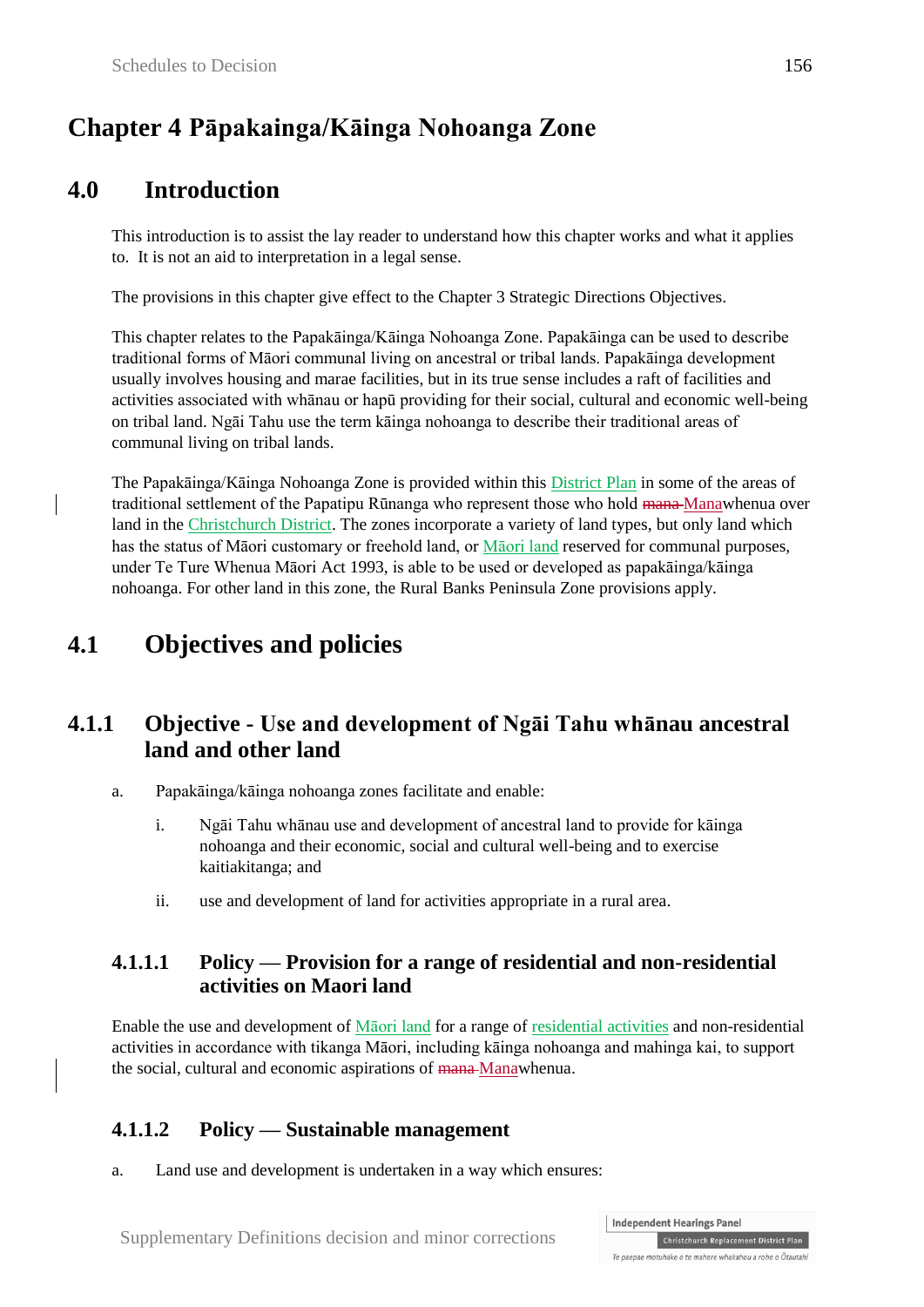- i. integration of land use with infrastructure in a manner appropriate to the site and development;
- ii. for papakāinga/kāinga nohoanga, the exercise of kaitiakitanga and tikanga Māori, including in the design and layout of buildings, facilities and activities;
- iii. effects of natural hazards, including land instability and flooding, and potential liquefaction are avoided or mitigated to an acceptable level of risk;
- iv. maintenance of the privacy and amenity values of adjoining landowners; and
- v. adverse effects on the environment are remedied or mitigated*.*

# **4.1.1.3 Policy — Future development**

Support the application of the Papakāinga-/-Kāinga Nohoanga Zone in other locations where it enables the use and development of Ngāi Tahu ancestral land for a range of residential activities and nonresidential activities in accordance with tikanga Māori, to support the social, cultural and economic well-being of Ngāi Tahu whānui.

### **4.1.1.4 Policy — Rural activities**

Enable rural activities on any land in a manner that is consistent with the Rural Banks Peninsula Zone provisions.

### **4.1.1.5 Policy — Integrated approach to development**

On Māori land, encourage an integrated approach to the development of land, including through the use of a co-ordinated development plan, if required, for papakāinga/kāinga nohoanga developments that are larger scale or require multiple land use consents.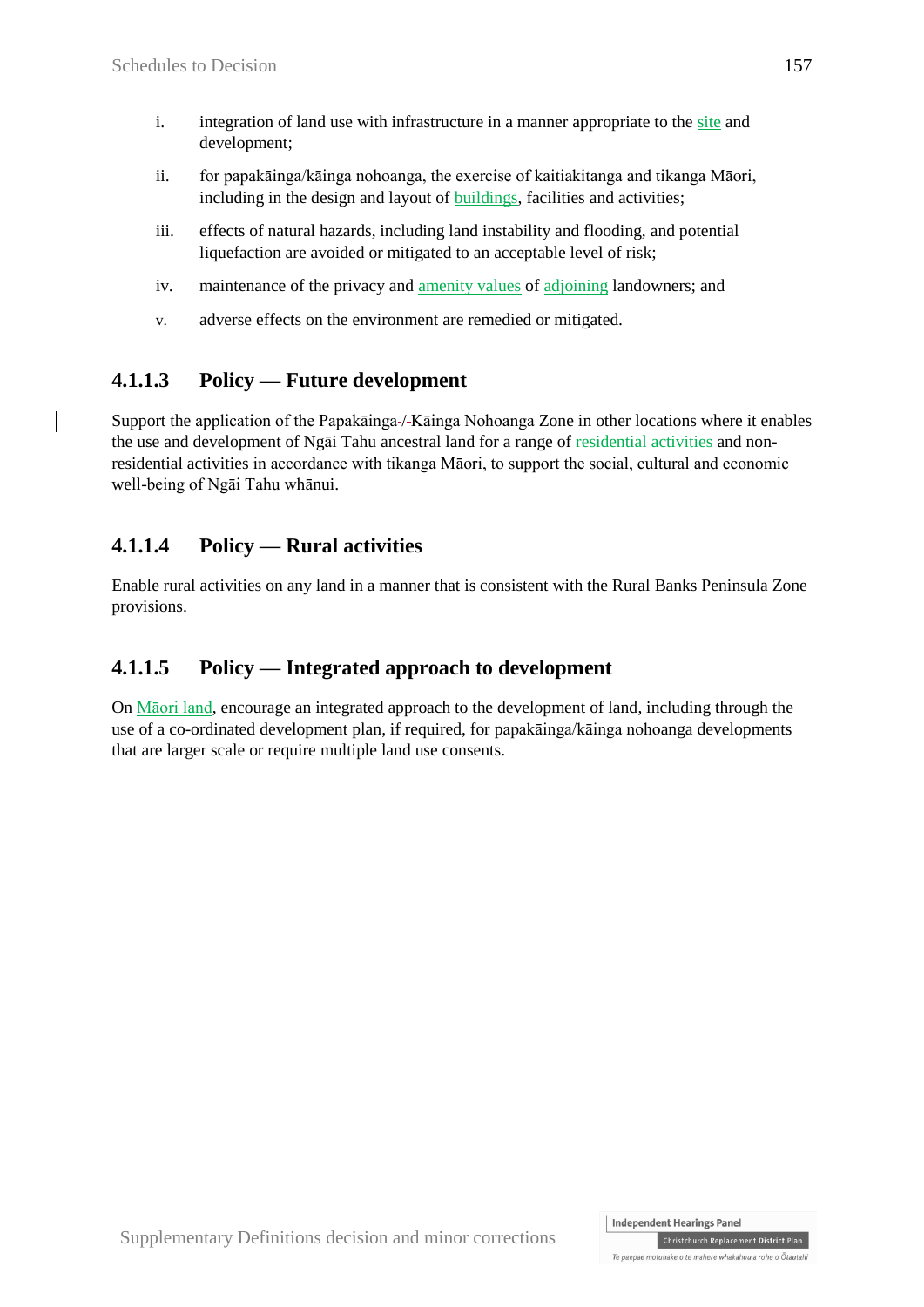# **4.2 Rules**

# **4.2.1 How to interpret and apply the rules**

- a. The rules that apply to activities in the Papakāinga / Kāinga Nohoanga Zone are contained in the tables (including activity specific standards) within:
	- i. Rule 4.2.2 Māori land
	- ii. Rule  $4.2.3$  Other land; and
	- iii. Rule 4.2.4 Built form standards.
- b. The activity status tables and standards in the following chapters as specified also apply to activities on Māori land within the Papakāinga-/-Kāinga Nohoanga Zone:
	- **5** Natural Hazards;
	- **6** Only the following provisions (except as modified by the rules in this chapter) in the General Rules and Procedures Chapter apply: 6.1 Noise; 6.3 Outdoor Lighting and Glare; 6.6 Water Body Setbacks; and 6.8 Signs.
	- **7** Only the following provisions (except as modified by the rules in this chapter) in the Transport Chapter apply,: Rule 7.2.2.1 P7 Access design; Rule 7.2.2.1 P8 Vehicle crossings; Rule 7.2.2.1 P9 Location of buildings and access in relation to road/rail crossings; and Rule 7.2.2.1 P10 High trip generators.
	- **8** Subdivision, Development and Earthworks
	- **9** Natural and Cultural Heritage, (except as modified by the rules in this chapter);
	- **11** Utilities, and Energy and Infrastructure; and
	- **12** Hazardous Substances and Contaminated Land.
- **c.** The activity status tables and standards in the following chapters also apply to activities on other land within the Papakāinga / Kāinga Nohoanga Zone:
	- 5 Natural Hazards;
	- 6 General Rules and Procedures;
	- 7 Transport;
	- 8 Subdivision, Development and Earthworks;
	- 9 Natural and Cultural Heritage;

Christchurch Replacement District Plan Te paepae motuhake o te mahere whakahou a rohe o Ōtautahi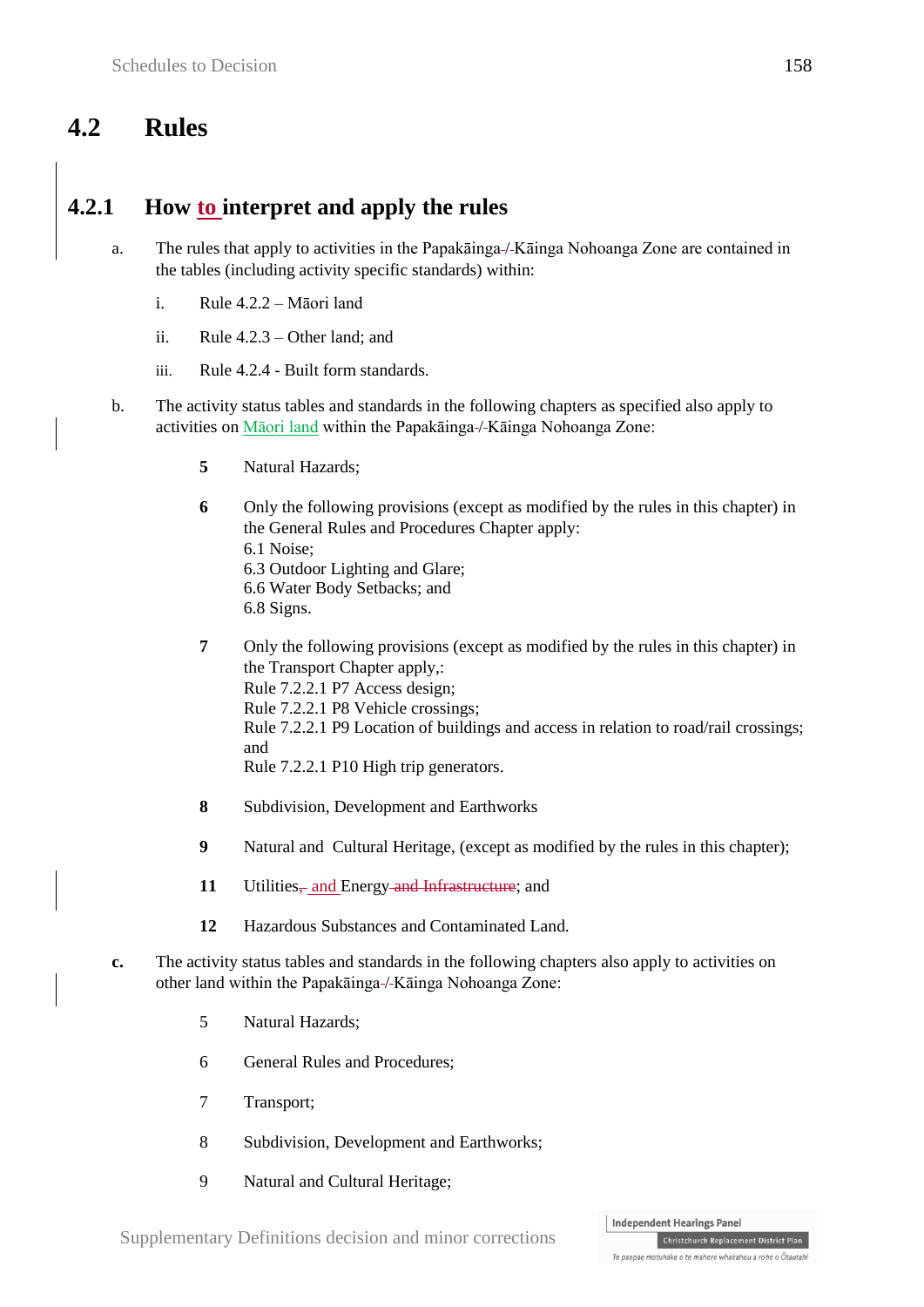- 11 Utilities, and Energy and Infrastructure; and
- 12 Hazardous Substances and Contaminated Land.
- d. Where the word 'facilities' is used in the rules, e.g. emergency service facilities, it shall also include the use of a site/building for the activity that the facilities provide for, unless expressly stated otherwise.

Similarly, where the word/ phrase defined includes the word 'activity' or 'activities', the definition includes the land and/or buildings for that activity unless expressly stated otherwise.

# **4.2.2 Activity status tables — Māori land**

#### **4.2.2.1 Permitted activities**

On land which is held as Māori land, the activities listed below are permitted activities in the Papakāinga / Kāinga Nohoanga Zone if they meet any the activity specific standards set out in the following table and the built form standards in Rule 4.2.4.

Activities may also be controlled, restricted discretionary, or discretionary as specified in Rules 4.2.2.2, 4.2.2.3, and 4.2.2.4.

| <b>Activity</b> |                                                                                                                                                                              | <b>Activity specific standards</b>                        |
|-----------------|------------------------------------------------------------------------------------------------------------------------------------------------------------------------------|-----------------------------------------------------------|
| <b>P1</b>       | Marae complexes, including wharenui, wharekai, manuhiri<br>noho (guest accommodation with or without tariff) and<br>associated accessory buildings                           | N <sub>i</sub> l                                          |
| P <sub>2</sub>  | Residential activity, including minor residential units, and<br>kaumātua units                                                                                               | N <sub>i</sub> l                                          |
| <b>P3</b>       | Home occupation                                                                                                                                                              | N <sub>i</sub> l                                          |
| <b>P4</b>       | Relocation of, or repairs, replacement and/or additions to<br>residential units                                                                                              | N <sub>il</sub>                                           |
| P <sub>5</sub>  | Community activities and associated facilities, including<br>whare hauora (health care facilities)                                                                           | N <sub>i</sub> l                                          |
| <b>P6</b>       | Kōhanga reo (preschool) and kura kaupapa (education<br>activity and facilities)                                                                                              | N <sub>il</sub>                                           |
| P7              | Hākinakina (recreation activities and facilities)                                                                                                                            | <b>Nil</b>                                                |
| P <sub>8</sub>  | Ahuwhenua (farming) including huawhenua (horticulture),<br>rural produce manufacturing and existing forestry                                                                 | N <sub>i</sub> l                                          |
| P <sub>9</sub>  | Urupā                                                                                                                                                                        | Nil                                                       |
| <b>P10</b>      | Whare hoko (convenience activities), including rural produce<br>retail and arumoni (commercial services), including<br>veterinary care facilities and rural tourism activity | Maximum of 100<br>a.<br>m <sup>2</sup> GLFA per business. |
| <b>P11</b>      | Office activity Office                                                                                                                                                       | a. Maximum of 100<br>$m2$ GLFA per business.              |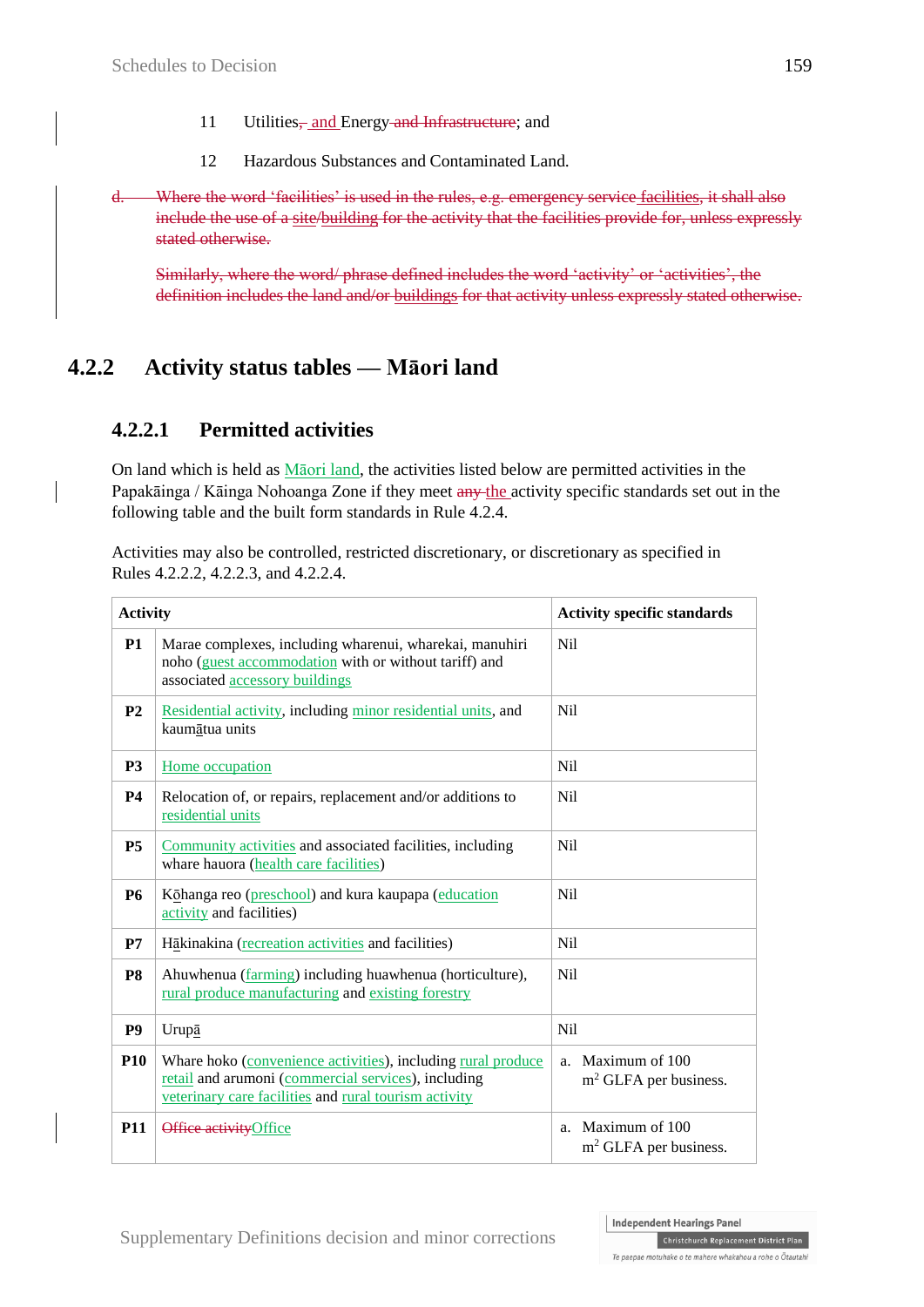| <b>Activity</b> |                                                                                                                                                                              | <b>Activity specific standards</b>                                                                 |
|-----------------|------------------------------------------------------------------------------------------------------------------------------------------------------------------------------|----------------------------------------------------------------------------------------------------|
| <b>P12</b>      | $M\bar{a}$ kete (markets)                                                                                                                                                    | Not exceeding one event<br>a.<br>per week.                                                         |
| <b>P13</b>      | <b>Farm buildings</b>                                                                                                                                                        | N <sub>i</sub>                                                                                     |
| <b>P14</b>      | Conservation activities, including new access tracks                                                                                                                         | Nil                                                                                                |
| <b>P15</b>      | <b>Farm stay</b>                                                                                                                                                             | N <sub>i</sub>                                                                                     |
| <b>P16</b>      | <b>Emergency service facilities</b>                                                                                                                                          | N <sub>i</sub>                                                                                     |
| <b>P17</b>      | Heli-landing area                                                                                                                                                            | Shall be located on a<br>a <sub>1</sub><br>minimum nominated land<br>area of $3,000 \text{ m}^2$ . |
| <b>P18</b>      | Flood protection activities, including planting of exotic trees,<br>earthworks and structures, undertaken by the Christchurch<br>City-Council or Canterbury Regional Council | N <sub>i</sub>                                                                                     |
| <b>P19</b>      | <b>Public amenities</b>                                                                                                                                                      | Maximum of 100<br>a <sub>z</sub><br>$m2$ GLFA per building.                                        |
| <b>P20</b>      | Mahinga kai                                                                                                                                                                  | <b>Nil</b>                                                                                         |

# **4.2.2.2 Controlled activities**

On land which is held as Māori land, the activities listed below are controlled activities.

Discretion to impose conditions is restricted to the matters over which control is reserved, as set out in the following table.

| <b>Activity</b> |                                                                                                                                                                                                       | The Council's control shall be<br>limited to the following matters                                                  |
|-----------------|-------------------------------------------------------------------------------------------------------------------------------------------------------------------------------------------------------|---------------------------------------------------------------------------------------------------------------------|
| C1              | Any activity listed in Rule 4.2.2.1 P1 – P7, P10 – P13, P15 –<br>P17 or P19, including associated access tracks, within either of<br>the following Banks Peninsula Outstanding Natural<br>Landscapes: | Mitigation of adverse effects on<br>a.<br>the qualities of the Outstanding<br>Natural Landscape with respect<br>to: |
|                 | i.<br>ONL 2.0 (Rāpaki Ōhinetahi / Governors Bay<br>Summits - Ōtaranui ki Ōmawete); or                                                                                                                 | $\mathbf{i}$ .<br>the reflectivity and colour<br>of <b>building</b> materials; and                                  |
|                 | ii.<br>ONL 6.4 (Port Levy-/-Koukourārata - Eastern<br>Summits - Kākānui ki Ngārara).                                                                                                                  | landscaping and planting<br>ii.<br>to integrate with                                                                |
|                 | that:                                                                                                                                                                                                 | indigenous vegetation                                                                                               |
|                 | a. meets the activity specific standards for that activity in                                                                                                                                         | where present.                                                                                                      |
|                 | Rule 4.2.2.1 and the built form standards in Rule 4.2.4.                                                                                                                                              | No mitigation is to be applied to                                                                                   |
|                 | For the avoidance of doubt, the provisions in Rule 9.2.4 do not<br>apply to this activity.                                                                                                            | aspects of <b>buildings</b> or activities<br>that are culturally fundamental (e.g.<br>wharenui).                    |
|                 | Any application arising from this rule will not require written<br>approvals and shall not be publicly or limited notified.                                                                           |                                                                                                                     |
| C <sub>2</sub>  | Any activity listed in Rule 4.2.2.1 P1 - P7, P10 - P13, P15 -<br>P17 and P19, including associated access tracks, within either<br>of the following Areas of At Least High Natural Character:         | Mitigation of adverse effects on<br>a.<br>the qualities of the Area of At<br>Least High Natural Character in        |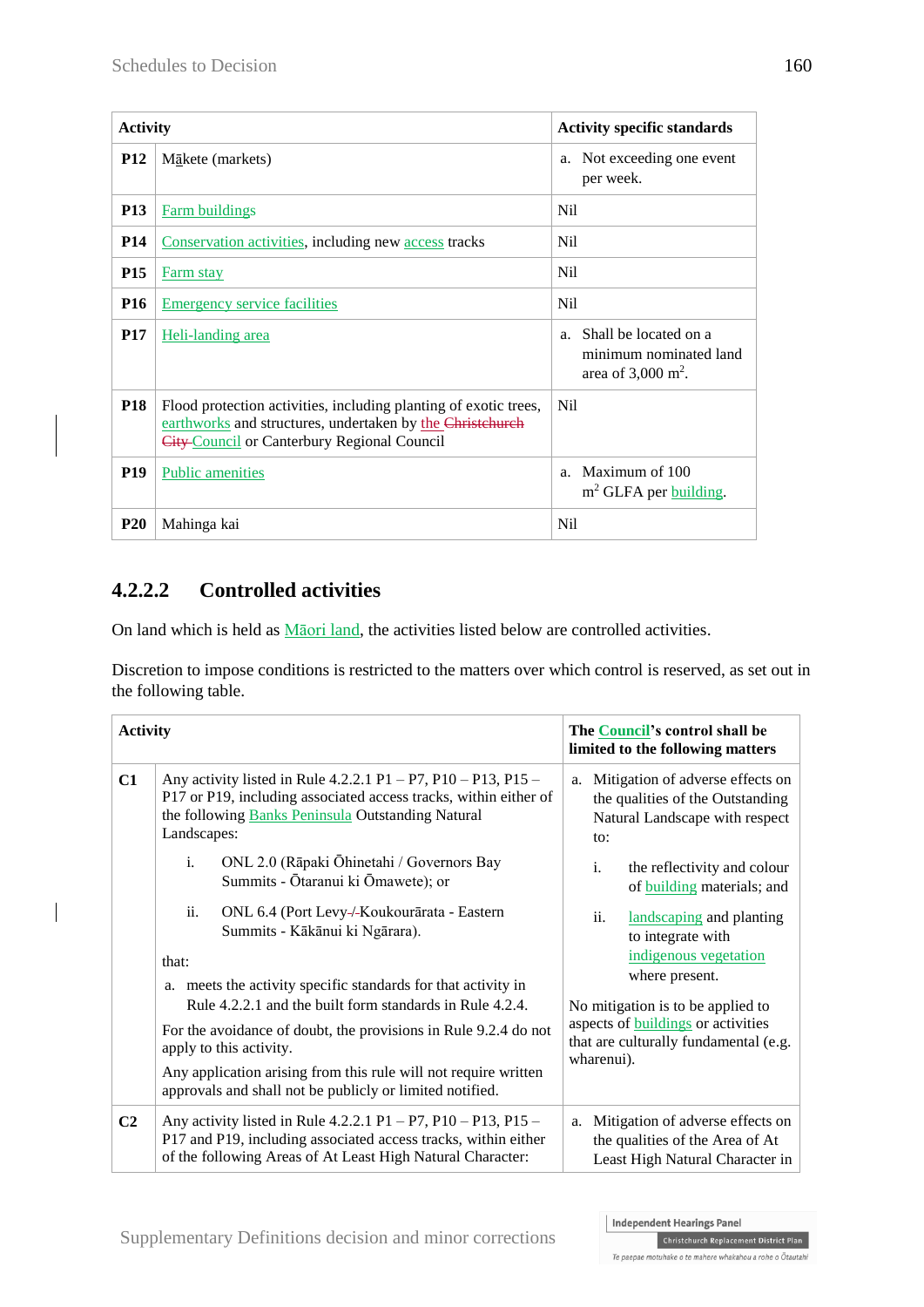| <b>Activity</b>         |                                                                                                                             | The Council's control shall be<br>limited to the following matters                                                                    |
|-------------------------|-----------------------------------------------------------------------------------------------------------------------------|---------------------------------------------------------------------------------------------------------------------------------------|
| i.                      | HNC 2.0 (Rāpaki - Ōhinetahi / Governors Bay<br>Coastline - Taukahara and Ōtūherekio); or                                    | the Coastal Environment with<br>respect to:                                                                                           |
| ii.<br>that:            | HNC 22.0 (Wainui Coastline).                                                                                                | $\mathbf{i}$ .<br>the reflectivity and colour<br>of building materials; and                                                           |
| a.                      | meets the activity specific standards for that activity and<br>the built form standards in Rule 4.2.4.                      | landscaping and planting<br>$\overline{11}$ .<br>to integrate with<br>indigenous vegetation                                           |
| apply to this activity. | For the avoidance of doubt, the provisions in 9.2.6 do not                                                                  | where present.                                                                                                                        |
|                         | Any application arising from this rule will not require written<br>approvals and shall not be publicly or limited notified. | No mitigation is to be applied to<br>aspects of <b>buildings</b> or activities<br>that are culturally fundamental (e.g.<br>wharenui). |

# **4.2.2.3 Restricted discretionary activities**

On land which is held as Māori land, the activities listed below are restricted discretionary activities.

Discretion to grant or decline consent and impose conditions is restricted to the matters of discretion set out in in the following table.

| <b>Activity</b> |                                                                                                                                                                                                                                                                                    | The Council's discretion shall be<br>limited to the following matters                                                                                                                                                                                                                                                                                             |
|-----------------|------------------------------------------------------------------------------------------------------------------------------------------------------------------------------------------------------------------------------------------------------------------------------------|-------------------------------------------------------------------------------------------------------------------------------------------------------------------------------------------------------------------------------------------------------------------------------------------------------------------------------------------------------------------|
| RD1             | Any activity listed in Rule $4.2.2.1$ P1 – P20 or Rule<br>4.2.2.2 C1 or C2 that does not meet one or more of the<br>activity specific standards.<br>Any application arising from this rule will not require<br>written approvals and shall not be limited or publicly<br>notified. | a. Traffic generation and access -<br>Rule 4.3.6.<br>b. Scale of non-residential business<br>$\text{activity} - \text{Rule } 4.3.7.$<br>c. The relevant matters of control for<br>C1 and C2 for that activity.                                                                                                                                                    |
| RD2             | Any activity listed in Rule $4.2.2.1$ P1 – P20 or Rule<br>4.2.2.2 C1 or C2 that does not meet one or more of the<br>built form standards in Rule 4.2.4.<br>Refer to relevant built form standard for provision<br>regarding notification and written approval.                     | As relevant to the built form standard<br>that is not met:<br>a. Internal boundary setback - Rule<br>4.3.1<br>b. Road boundary setback $-$ Rule 4.3.2<br>c. Building height $-$ Rule 4.3.3<br>d. Coverage $-$ Rule 4.3.4<br>e. Water supply for firefighting – Rule<br>4.3.5<br>The relevant matters of control for<br>$f_{\perp}$<br>C1 and C2 for that activity |
| RD3             | Any activity that is otherwise specified as a controlled,<br>restricted discretionary, discretionary or non-complying<br>activity in any of:<br>Sub-chapter 6.1, 6.3 and 6.6;                                                                                                      | a. Relevant matters of control or<br>discretion in Chapters 6 and 7 for<br>that activity.<br>b. Relevant objectives and policies in<br>Chapters 6 and 7 for that activity.                                                                                                                                                                                        |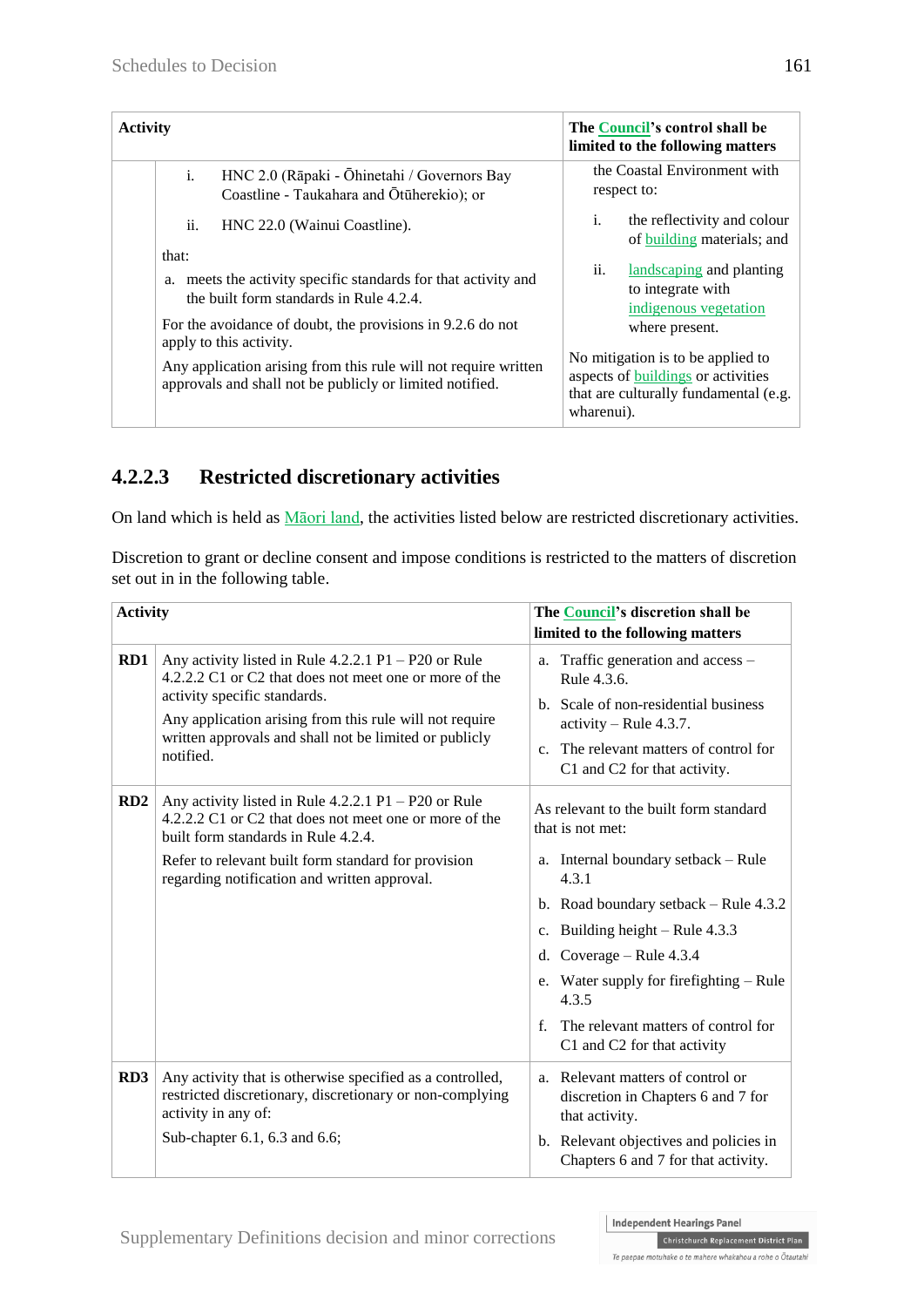$\overline{\phantom{a}}$ 

 $\overline{\phantom{a}}$ 

| <b>Activity</b> |                                                                                                                                                                                                                                                                                                                                                                                                                                                                                                                                                                                                                                                           | The <b>Council's</b> discretion shall be                                                                                                                                                                                                                                                                     |
|-----------------|-----------------------------------------------------------------------------------------------------------------------------------------------------------------------------------------------------------------------------------------------------------------------------------------------------------------------------------------------------------------------------------------------------------------------------------------------------------------------------------------------------------------------------------------------------------------------------------------------------------------------------------------------------------|--------------------------------------------------------------------------------------------------------------------------------------------------------------------------------------------------------------------------------------------------------------------------------------------------------------|
|                 | Chapter 7 in relation to activities that require resource<br>consent due to inability to comply with permitted activity<br>Rule 7.2.2.1 P7, P8, P9 or P10;<br>For the avoidance of doubt, the activity classifications in<br>the specified chapters as set out above do not apply to an<br>activity under this rule.<br>For any application arising from $\frac{\text{subSub}}{\text{sub}}$ -chapter 6.1, 6.3<br>and 6.6 and Chapter 7, the related rules concerning public<br>or limited notification of applications apply.<br>In all other cases, the application will not require written<br>approvals and shall not be limited or publicly notified. | limited to the following matters<br>In those cases where no subdivision<br>$c_{\cdot}$<br>consent has been sought, whether a<br>co-ordinated development plan,<br>including any staging, is required in<br>order to address matters that would<br>otherwise have been addressed in a<br>subdivision consent. |
| RD4             | Any activity that is otherwise listed as a controlled,<br>restricted discretionary or discretionary activity in sub-<br>chapter 6.8.<br>For the avoidance of doubt, the activity classifications in<br>sub-chapter 6.8 do not apply to an activity under this rule.<br>Any application arising from this rule shall require<br>written approvals and/or be publicly notified as set out in<br>relevant rule.                                                                                                                                                                                                                                              | a. Relevant matters of control or<br>discretion in Chapter 6 for that<br>activity.<br>b. Relevant objectives and policies in<br>Chapter 6 for that activity.                                                                                                                                                 |
| RD <sub>5</sub> | Boarding of domestic animals, equestrian facilities or<br>intensive farming.                                                                                                                                                                                                                                                                                                                                                                                                                                                                                                                                                                              | a. Relevant matters of discretion in 4.3<br>for that activity.<br>b. Intensive farming, equestrian<br>facilities and boarding of domestic<br>animals - Rule 17.8.2.3.                                                                                                                                        |
| RD <sub>6</sub> | <b>Plantation forestry</b>                                                                                                                                                                                                                                                                                                                                                                                                                                                                                                                                                                                                                                | a. Plantation forestry - Rule 17.8.2.4.                                                                                                                                                                                                                                                                      |
| RD7             | Any plantation forestry that is otherwise specified as a<br>non-complying activity in Rule 9.2.4.1 within either of<br>the following Banks Peninsula Outstanding Natural<br>Landscapes:<br>ONL 2.0 (Rāpaki Ōhinetahi / Governors Bay<br>$\mathbf{i}$ .<br>Summits - Ōtaranui ki Ōmawete); or<br>ii.<br>ONL 6.4 (Port Levy-/-Koukourārata - Eastern<br>Summits - Kākānui ki Ngārara).<br>For the avoidance of doubt, the activity classifications in<br>Rule 9.2.4.1 do not apply to an activity under this rule.                                                                                                                                          | a. Plantation forestry - Rule 17.8.2.4.<br>b. Outstanding natural features and<br>landscapes $-$ Rule 9.2.8.1.                                                                                                                                                                                               |
| RD8             | Any plantation forestry that is otherwise specified as a<br>non-complying activity in Rule 9.2.6.1 within either of<br>the following Areas of At Least High Natural Character:<br>HNC 2.0 (Rāpaki - Ōhinetahi / Governors Bay<br>i.<br>Coastline - Taukahara and Ōtūherekio); or<br>ii.<br>HNC 22.0 (Wainui Coastline).<br>For the avoidance of doubt, the activity classifications in<br>Rule 9.2.6.1 do not apply to an activity under this rule.                                                                                                                                                                                                       | a. Plantation forestry - Rule 17.8.2.4.<br>b. Natural character in the coastal<br>environment – Rule $9.2.8.3$ .                                                                                                                                                                                             |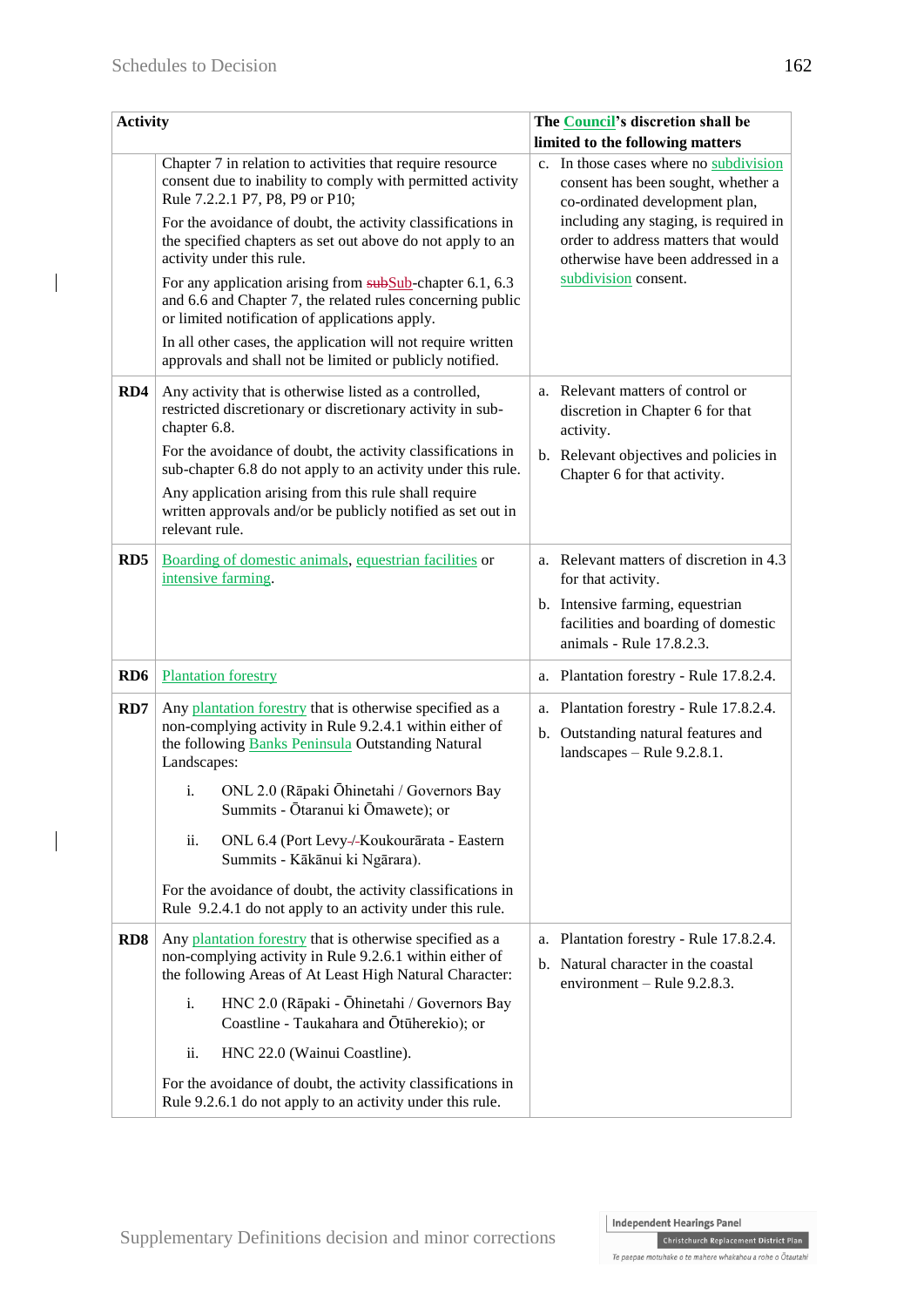#### **4.2.2.4 Discretionary activities**

On land which is held as Māori land, the activities listed below are discretionary activities.

|                | <b>Activity</b>                                                                                                                                           |  |
|----------------|-----------------------------------------------------------------------------------------------------------------------------------------------------------|--|
| D <sub>1</sub> | Any other activity not provided for as a permitted, controlled or restricted discretionary activity.                                                      |  |
| D <sub>2</sub> | Any quarry specified as a non-complying activity in Rule 9.2.4.1 within either of the following<br><b>Banks Peninsula Outstanding Natural Landscapes:</b> |  |
|                | $\mathbf{i}$ .<br>ONL 2.0 (Rāpaki Ōhinetahi / Governors Bay Summits - Ōtaranui ki Ōmawete); or                                                            |  |
|                | ii.<br>ONL 6.4 (Port Levy / Koukourārata - Eastern Summits - Kākānui ki Ngārara).                                                                         |  |
|                | For the avoidance of doubt, the activity classification in the specified rule set out above does not<br>apply to an activity under this rule.             |  |
| D <sub>3</sub> | Any quarry specified as a non-complying activity in Rule 9.2.6.1 within either of the following<br>Areas of At Least High Natural Character:              |  |
|                | i.<br>HNC 2.0 (Rāpaki - Ōhinetahi / Governors Bay Coastline - Taukahara and Ōtūherekio);<br><sub>or</sub>                                                 |  |
|                | ii.<br>HNC 22.0 (Wainui Coastline).                                                                                                                       |  |
|                | For the avoidance of doubt, the activity classification in the specified rule set out above does not<br>apply to an activity under this rule.             |  |

### **4.2.3 Activity status — other land**

In the Papakāinga /Kāinga Nohoanga Zone, on land which is not held as Māori Land, the rules applicable to the Rural Banks Peninsula Zone apply.

Note: The built form standards in Rule 4.2.4 do not apply to Rule 4.2.3.

# **4.2.4 Built form standards — Māori land**

#### **4.2.4.1 Internal boundary setback**

The minimum setback from internal boundaries for buildings and structures shall be 10m and shall apply at the legal boundary of any property where it adjoins another property which is not held in the same ownership or used for the same development.

Any application arising from this rule shall not be publicly notified and may be limited notified only to directly abutting land owners (where the consent authority considers this is required, and absent written approval).

#### **4.2.4.2 Road boundary setback**

a. The minimum setback distance for any building from the road boundary shall be 15 metres.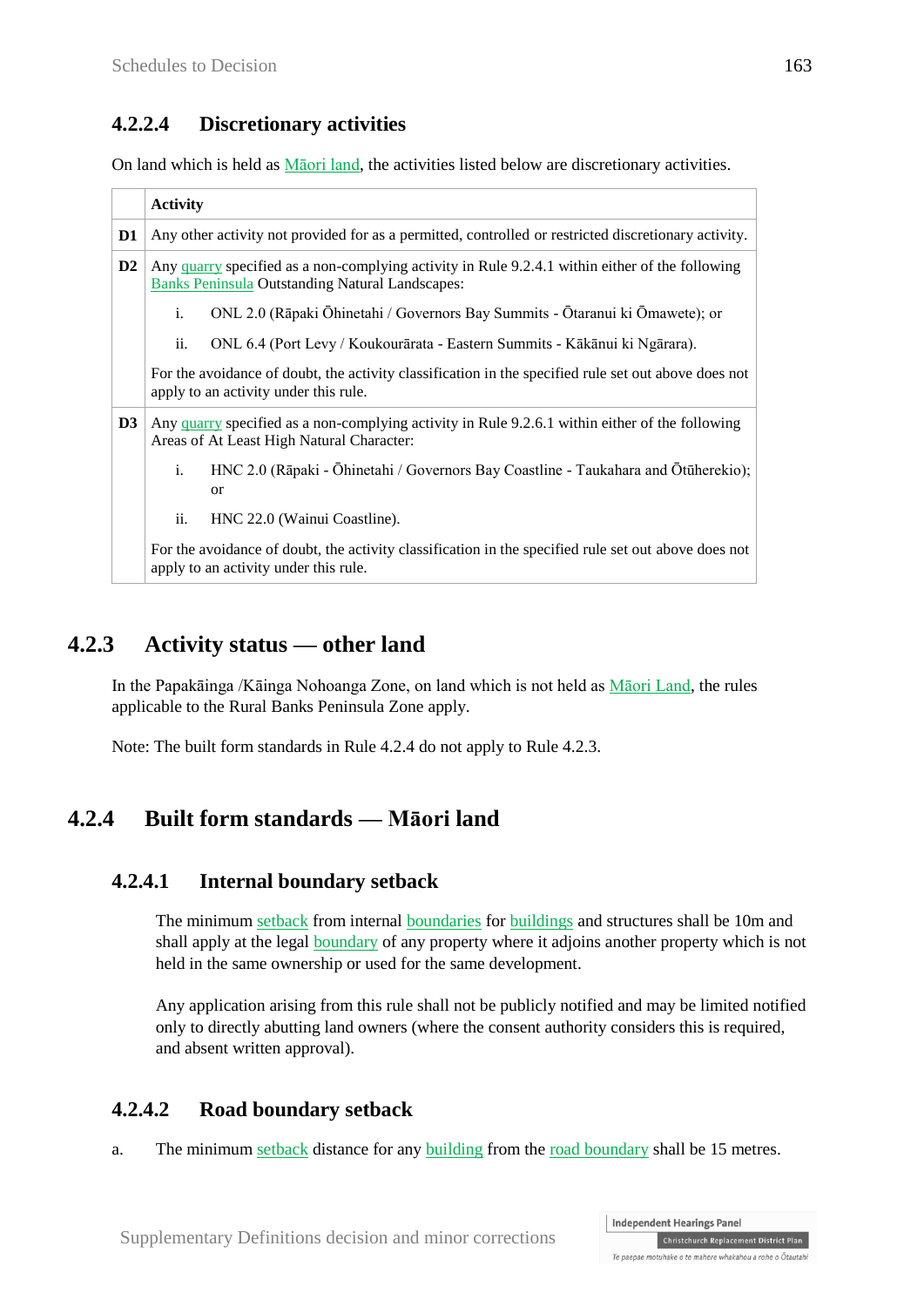Any application arising from this rule shall not be publicly notified and may be limited notified only to directly abutting land owners (where the consent authority considers this is required, and absent written approval).

## **4.2.4.3 Building height**

a. The maximum height of any building shall be 9 metres. This standard shall not apply to art. carvings or other cultural symbols fixed to Māori land or to buildings on Māori land.

Any application arising from this rule shall not be publicly notified and may be limited notified only to directly abutting land owners (where the consent authority considers this is required, and absent written approval).

### **4.2.4.4 Maximum coverage**

a. The maximum percentage of net site area covered by buildings shall be 35%.

Any application arising from this rule shall not be publicly notified and may be limited notified only to directly abutting land owners (where the consent authority considers this is required, and absent written approval).

### **4.2.4.5 Water supply for firefighting**

- a. Provision for sufficient water supply and access to water supplies for firefighting shall be made available to all buildings (excluding accessory buildings that are not habitable buildings) via Council's urban reticulated system (where available) in accordance with the New Zealand Fire Service Firefighting Water Supplies Code of Practice (SNZ PAS: 4509:2008).
- b. Where a reticulated water supply compliant with SNZ PAS:4509:2008 is not available, or the only supply available is the controlled restricted rural type water supply which is not compliant with SNZ PAS:4509:2008, water supply and access to water supplies for firefighting shall be in accordance with the alternative firefighting water sources provisions of SNZ PAS 4509:2008.

Any application arising from this rule shall not be publicly notified and shall, absent written approval, be limited notified only to the New Zealand Fire Service Commission.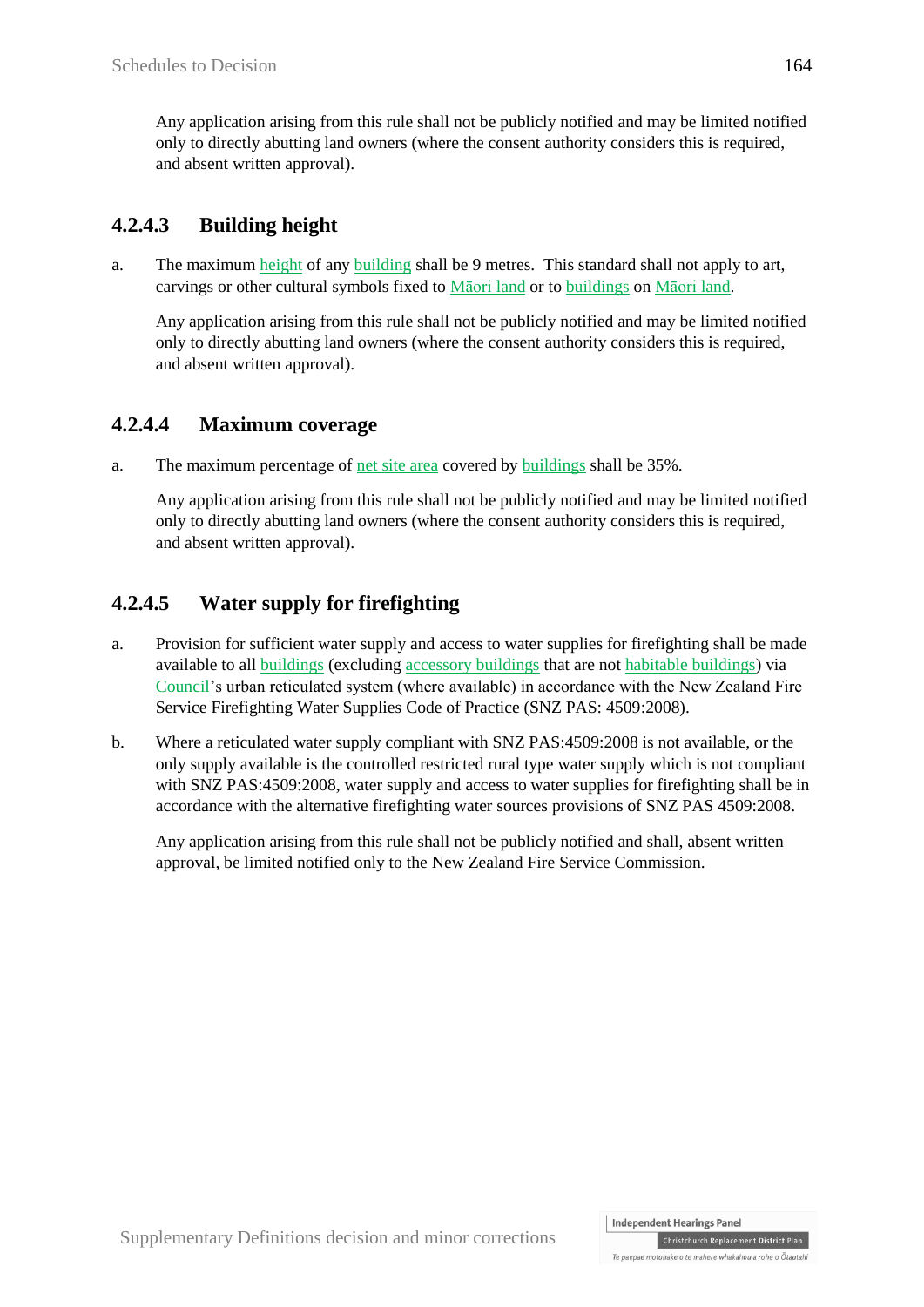# **4.3 Matters of discretion – Māori Land**

## **4.3.1 Internal boundary setback**

- a. The extent to which the site layout and use of spaces maintains adequate levels of privacy and outlook for adjoining sites, taking into account:
	- i. the need to enable an efficient, practical and/or pleasant use of the remainder of the site;
	- ii. the need to provide future occupants with adequate levels of daylight and outlook from internal living spaces;
	- iii. the need to provide future occupants with adequate levels of privacy from neighbouring residential units or sites;
	- iv. adequate separation distance from any existing direct facing windows or balconies (within the site or on adjoining sites) or to ensure appropriate levels of privacy are maintained; and
	- v. any adverse effects of the proximity or bulk of the building in terms of loss of access to daylight on and outlook from adjoining sites.

# **4.3.2 Road boundary setback**

- a. Any loss of privacy for adjoining properties through overlooking.
- b. Alternative practical locations for the building on the site.

### **4.3.3 Building height**

- a. The extent to which an increase in building height and any associated increase in the scale and bulk of the building:
	- i. reflects the cultural and functional requirements of the building and purposes of the zone; and
	- ii. affects amenity values of adjoining properties, resulting from visual dominance, loss of daylight and sunlight admission, and loss of privacy from overlooking.

# **4.3.4 Coverage**

- a. Whether the additional coverage of the zone with buildings is appropriate to its context, taking into account:
	- i. the function of the building to support Ngai Tāhu whānau to deliver economic, social and cultural development;